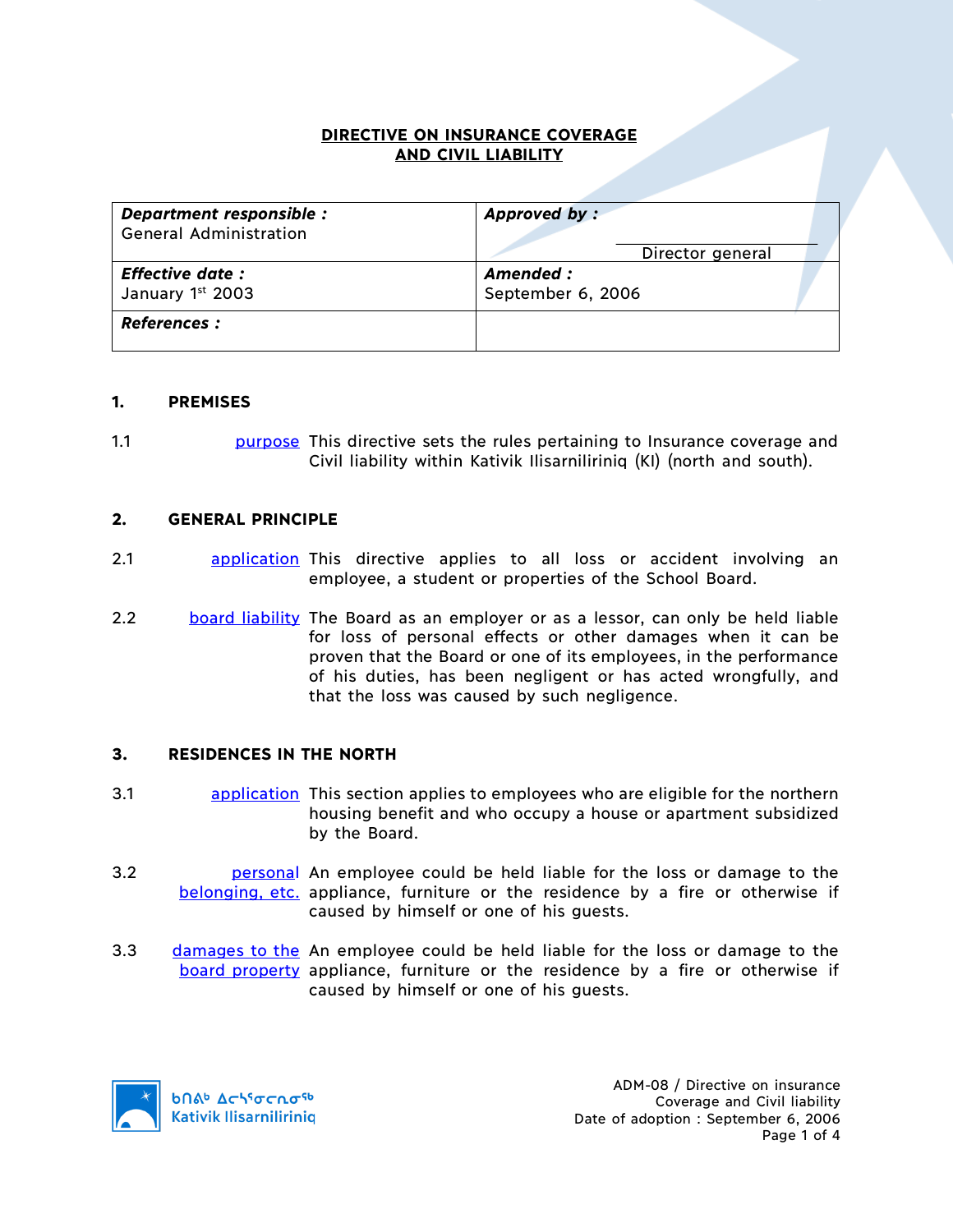*Procedure* 3A) example The employee should, at his own cost, subscribe a tenant insurance policy to cover for any loss in this respect, as well as to cover his personal civil liability.

## **4. POST-SECONDARY STUDENTS**

- 4.1 coverage / Students at the post-secondary level who are eligible for the post-secondary housing benefit in the South are covered through specific insurance coverage held and paid by the Board as part of its own overall insurance coverage. However, should this practice be modified, verify with the Associate Secretary-General that this insurance coverage is still in effect.
- 4.2 *furniture* The replacement of furniture, whether belonging to the Board or the student, is covered up to a maximum value of \$15,000 per apartment or house, per event, with a deductible of \$1,000.

| <b>Procedure</b> |                                                                                                                                                                                                                                 |
|------------------|---------------------------------------------------------------------------------------------------------------------------------------------------------------------------------------------------------------------------------|
| 4A)              | example For instance, in the event of a loss, the student would have to<br>bear the first \$1,000 worth of loss, and any loss above the \$15,000<br>ceiling would have to be supported by the tenant.                           |
| 4B)              | additional A student who feels that the above coverage is not sufficient, (the<br>coverage \$1,000 deductible too high or the \$15,000 ceiling too low), may<br>at his own cost obtain an individual tenant's insurance policy. |
| AC)              | additional The Associate Secretary-General is responsible for any question<br>information regarding tenant responsibility; for further information please<br>contact the Administrative Center.                                 |

## **5. PERSONAL EFFECTS**

- 5.1 loss in the For any loss of personal effects due to fire, theft, etc. while in place of work the place of work or place of study, the Board can only be claimed or study if such personal belongings were required and used for work and if the local school administration or department has approved the same.
- 5.2 **in transit For loss of personal effects while in transit during their** transportation, the Board is exposed to liability only during the period of time where the personal property is in its custody.

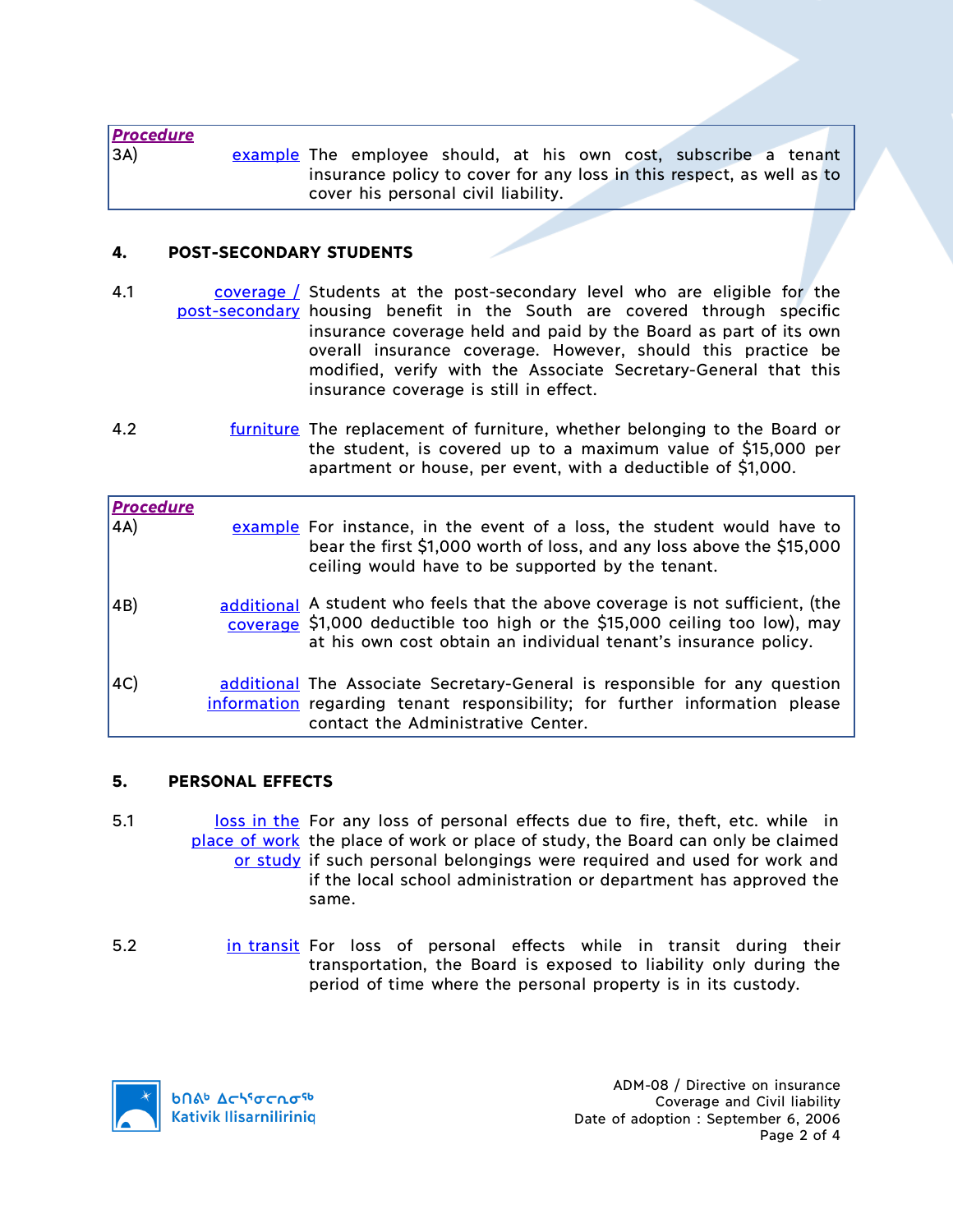5.3 **during For damage or loss of personal effects during its transportation** transportation once the property has been consigned to a carrier (airlines, sealift etc.), the latter becomes responsible for all claims for loss or damage during this period of time.

|     | <b>Procedure</b> |                                                                                                                                                                                                                                        |
|-----|------------------|----------------------------------------------------------------------------------------------------------------------------------------------------------------------------------------------------------------------------------------|
|     |                  | 5A) insurance <i>lairlines</i> Air carriers have limited liability for lost, damaged or delayed<br>baggage.; any loss over this amount is to the expense of the<br>sender.                                                             |
| 5B) |                  | additional It is recommended to subscribe an additional insurance coverage<br>insurance for any cargo sent and having a certain value. This insurance is<br>available directly from the carrier and is not reimbursed by the<br>Board. |
| 5C) |                  | additional Transport Services is responsible for the transportation of cargo;<br>information for further information please contact this department at the<br>Administrative Center.                                                   |

## **6. CIVIL RESPONSIBILITY**

- 6.1 application The Board undertakes to assume the case entirely and cover any financial liability of its commissioners and any of its employees, whose civil responsibility might be at issue by the performance of their duties or while carrying out activities authorized by the competent authority of the Board at any time.
- 6.2 claim The Board will not make claims against the Commissioners or employees except if a final judgment of a civil court has found this person guilty of gross negligence or serious fault.

| <b>Procedure</b> |                                    |  |  |  |  |  |                                                                            |  |
|------------------|------------------------------------|--|--|--|--|--|----------------------------------------------------------------------------|--|
| 6A)              |                                    |  |  |  |  |  | additional The Associate Secretary-General is responsible for any question |  |
|                  |                                    |  |  |  |  |  | information regarding Civil responsibility; for further information please |  |
|                  | contact the Administrative Center. |  |  |  |  |  |                                                                            |  |

# **7. LIFE INSURANCE / AIR TRAVEL**

7.1 **air travel When an employee or board representative is traveling with an** airline company with a ticket purchased through KI Transport Services and the Board's travel agency, the ticket issued by the said travel agency automatically includes life insurance.

**b**Πል<sup>b</sup> Δςιγσς ησ<sup>ς 6</sup> **Kativik Ilisarniliriniq**